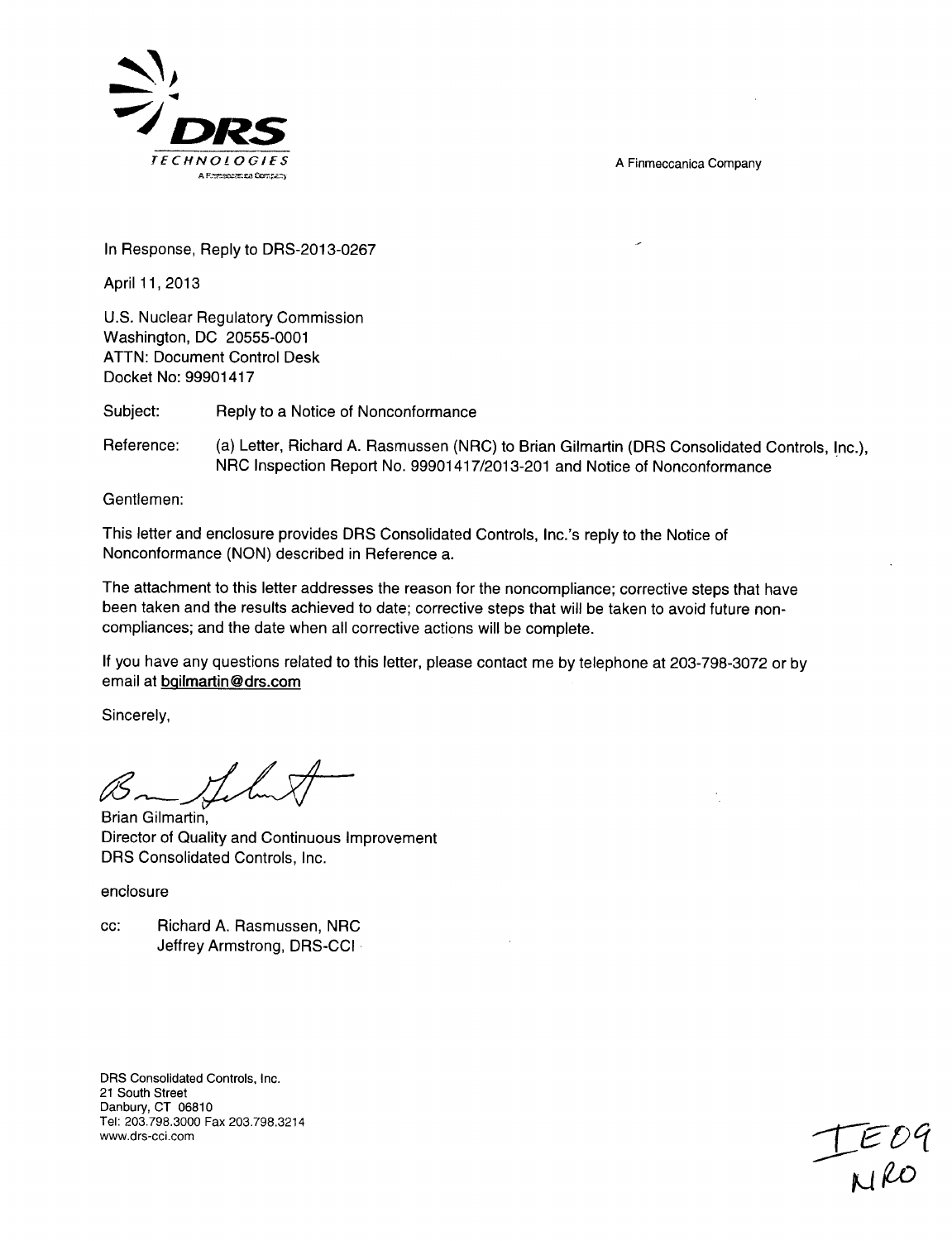# Reply to Notice of Nonconformance No: **99901417/2013-201-01**

Text from the Nuclear Regulatory Commission Inspection Report No. 99901417/2013-201 and Notice of Nonconformance will appear in *italics* within the body of this response.

## Noncompliance Statement

*"Based on the limited sample of software development activities observed and documents reviewed up to the end of the design-phase of DRS-CCI's software development lifecycle, the NRC inspection team determined that DRS-CCI design activities affecting software quality, software development design change, and modification recording were accomplished in accordance with the regulatory requirements of Criterion Ill, "Design Control," of Appendix B to 10 CFR Part 50.*

*However, while assessing the implementation of DRC-CCI's software verification and validation (V& V) program, the NRC inspection team discovered that a software engineer (a software designer), who had been a part of the independent V& V review effort, reviewed his own work.*

*The NRC inspection team determined DRS-CCI failed to appropriately establish and implement measures that prevent software design individuals or groups from verifying or checking their own work within independent verification and validation (I-V&V) processes. This failure to meet the technical independence requirements of Criterion Ill of Appendix B to 10 CFR Part 50, is identified as Nonconformance 99901417/2013-201-01."*

## Also...

*"While assessing these final software design documents, the inspectors discovered that a software engineer (a software designer who was a member of the design group) was also the IV& V reviewer (a member of the testing group who verified his own design work) for the above documents. The inspectors learned that DRS-CCI considered assigning design personnel to an IV& V review role was acceptable under ER7357/70 provisions and this example was not an isolated occurrence. However, the inspectors did not review other examples during the inspection.*

*The NRC inspection team determined this did not meet Criterion Ill, "Design Control," of Appendix B to Title 10 of the Code of Federal Regulation (10 CFR) Part 50, and IEEE-1012 independent V&V requirements. This issue is identified as Nonconformance 99901417/2013-201-01."*

#### Reason for the noncompliance, or if contested, the basis for disputing the noncompliance

DRS-CCI established its documentation review policies and procedures based upon many industry standards as well as lessons learned over the past 60 years of providing nuclear safety related equipment for industrial and US Navy nuclear customers. Some of these specifications are quoted here in support of the policies in place at the time of the US NRC inspection.

Criterion Ill, "Design Control," of Appendix B to Title 10 of the Code of Federal Regulation (10 CFR) Part 50 specifically states,

"The verifying or checking process shall be performed by individuals or groups other than those who performed the original design, but who may be from the same organization."

Regulatory Guide 1.162, Verification, Validation, Reviews, And Audits for Digital Computer Software Used In Safety Systems of Nuclear Power Plants, Section 3 Independence Of Software Verification And Validation states,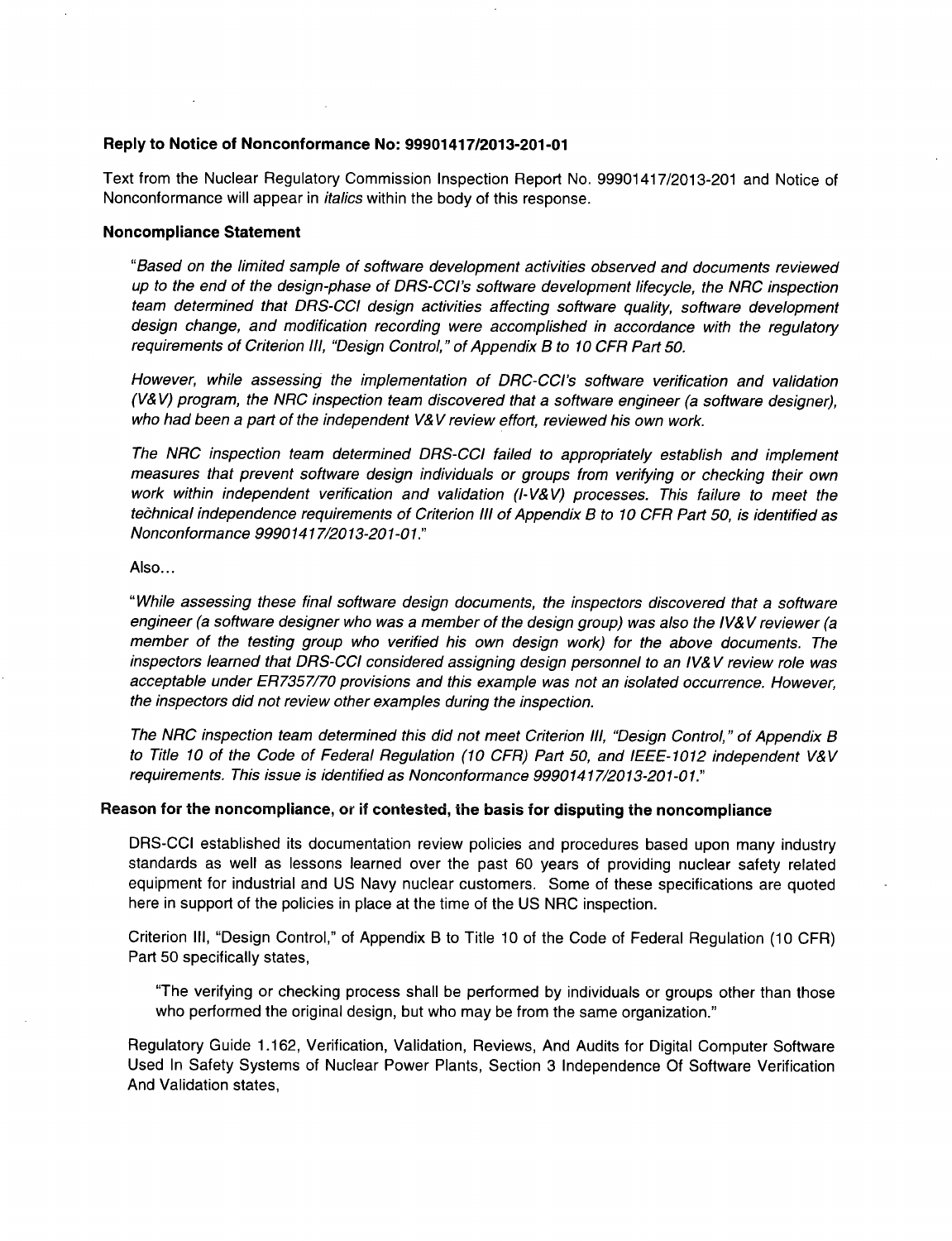"Criterion **1,** "Organization," requires that persons and organizations performing quality assurance functions report to a management level such that sufficient authority and organizational freedom exist, including sufficient independence from cost and schedule limitations. Quality assurance functions include "verifying, such as **by** checking, auditing, and inspection, that activities affecting the safety-related functions have been correctly performed." Criterion **111,** "Design Control," imposes an independence requirement for the verification and checking of the adequacy of the design, requiring that those who perform the verification and checking be persons other than those who performed the design."

**IEEE** 1012, Annex **C** (Informative) states,

"Technical independence requires the V&V effort to utilize personnel who are not involved in the development of the software."

**IEEE 1028, IEEE** Standard for Software Review, does not prohibit the author/designer from participation in any type of software review. The only restrictions on the author of a work product are stated in Section **6.2,** Responsibilities:

"The following roles shall be established for the inspection:

- .a) Inspection leader
- **b)** Recorder
- c) Reader
- **d)** Author
- e) Inspector

**All** participants in the review are inspectors. The author shall not act as inspection leader and should not act as reader or recorder. Other roles may be shared among the team members. Individual participants may act in more than one role."

**ER7357/70,** Commercial Generic Software and Hardware Test Plan takes these referenced documents as well as others and incorporates them into the plan that governs how DRS-CCI internalizes these requirements. Section **1.5,** Test Philosophy and Approach states:

"The design validation and production test verification described below is performed **by** personnel other than the hardware designer(s) or software author(s) of the work products under test in order to provide test independence. The respective test procedures will identify all test software and hardware. These must be under configuration control to the extent necessary to repeat the test at a later date with the identical results."

DRS-CCI interpreted the statements above to indicate that the designer of the software was not allowed to participate in the formal testing of their own work products. The designers' participation in the peer review of test procedures and test reports was viewed as a way to ensure that the test engineering personnel fully understood the operation of the software. Additionally, the process in place does not require the test engineer to implement all peer review comments. Each comment is evaluated on its own merit and it is the test engineers' final say as to whether or not a comment is implemented.

Under no circumstances was the original designer/author involved in the performance of any verification testing of their own work product. DRS-CCI requires that any individual performing testing or recording of test data must be certified to perform such a function and they *cannot* be one of the designers/authors. In the case listed as the reason for this noncompliance, the software designer participated in the review of the Software Verification and Validation Phase Summary Reports. The reports were created **by** Test Engineers based upon the contract technical requirements and were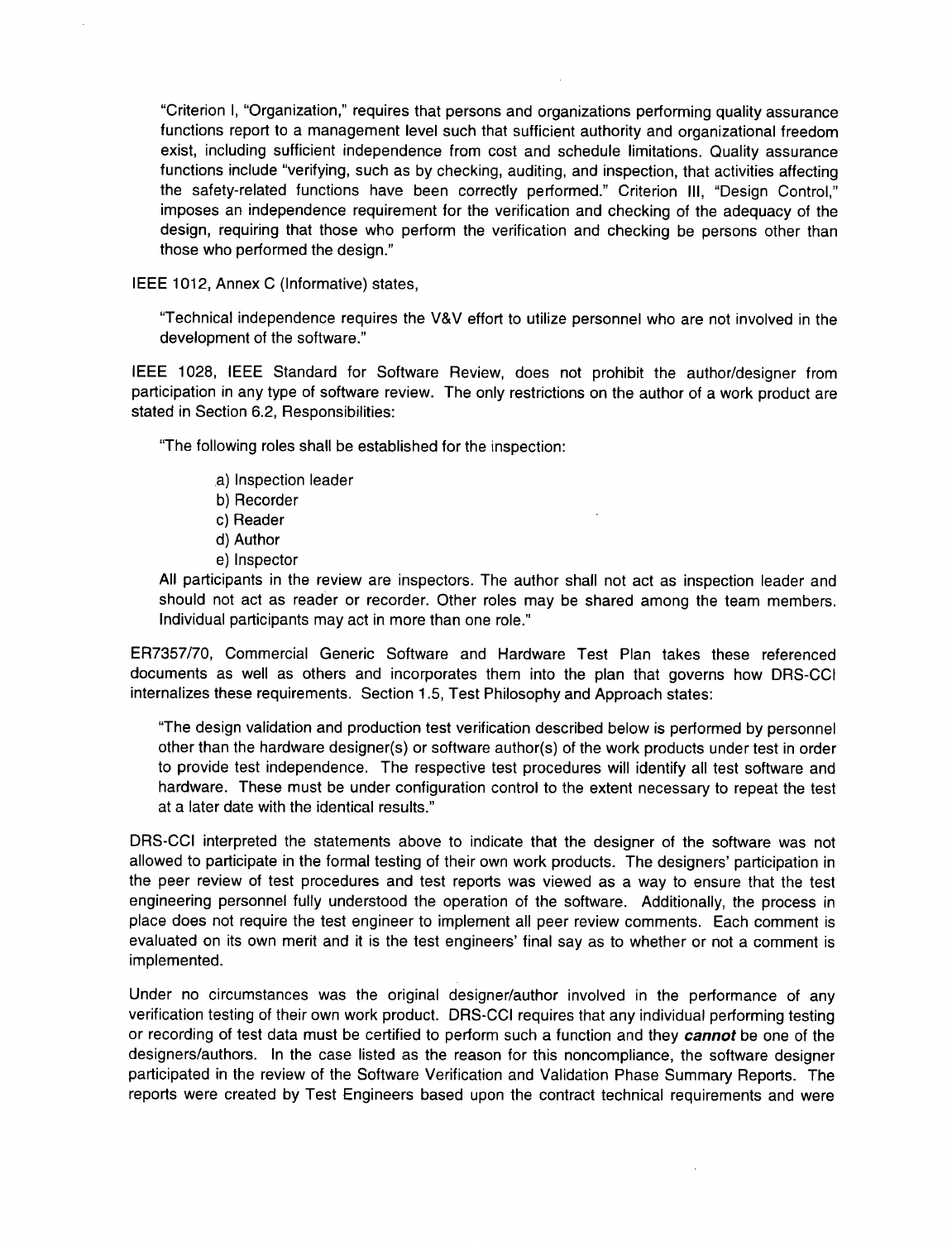then reviewed by a group of knowledgeable engineers. The document author is responsible for evaluating any peer review comments and incorporating as appropriate.

The software engineer did not participate in the execution of any of the formal testing of the work products.

DRS-CCI has reviewed this non-compliance for potential reportability in accordance with 10 CFR Part 21 and has concluded this non-compliance has no impact to delivered equipment and is not reportable for the reasons given above.

## Corrective steps that have been taken and the results achieved to date

DRS-CCI has taken several steps to address the noncompliance as a containment action prior to the implementation of more permanent solutions.

- 1) Meetings were held with the Engineering Functional Managers to discuss the noncompliance and the immediate steps to be put in place to ensure compliance. These steps are:
	- a. Make all the personnel currently working on commercial nuclear applications aware that they are not permitted to participate in formal reviews of V&V related documentation if they are the designer of the work product being evaluated.
		- i. Note that the designers can respond to questions from reviewers or other test personnel in the creation of the work products.
	- **b.** System Engineering is on every peer review. System Engineering will check to ensure that the designer is not assigned to the peer review of any V&V related documentation.
- 2) System Engineering reviewed all of the peer review comments to FME MOX V&V related work products to see if the comments provided by the software designer influenced the final work product in a negative way
	- a. This review found that none of the incorporated comments from the software designer were inappropriate.
	- b. Therefore no re-review of V&V documentation is required.

# Corrective steps that will be taken to avoid future non-compliances

DRS-CCI will take several steps to enhance the existing processes to be more in line with the expectation of the US NRC:

1) The workflow within the DRS-CCI automated configuration management system (Peer Review Workflow Tool in Omnify) will be modified to change the required peer review participants for V&V related documentation (Test Procedures, Test Reports, V&V Summary Reports, etc.). The workflow will require the Engineering Functional Managers, rather than the designers, to be included in the peer review. The Engineering Functional Manager will have the option of reviewing the documents themselves or assigning the review to another engineer not involved in the development of the product.

The Peer Review stage name within Omnify will be modified to indicate that the Configuration Item (CI) designer cannot participate in the review. In this way, if there is an inadvertent assignment, the **Cl** designer will alert their Functional Manager of the mis-assignment.

In addition the following documents will be updated to address the new work flow and the